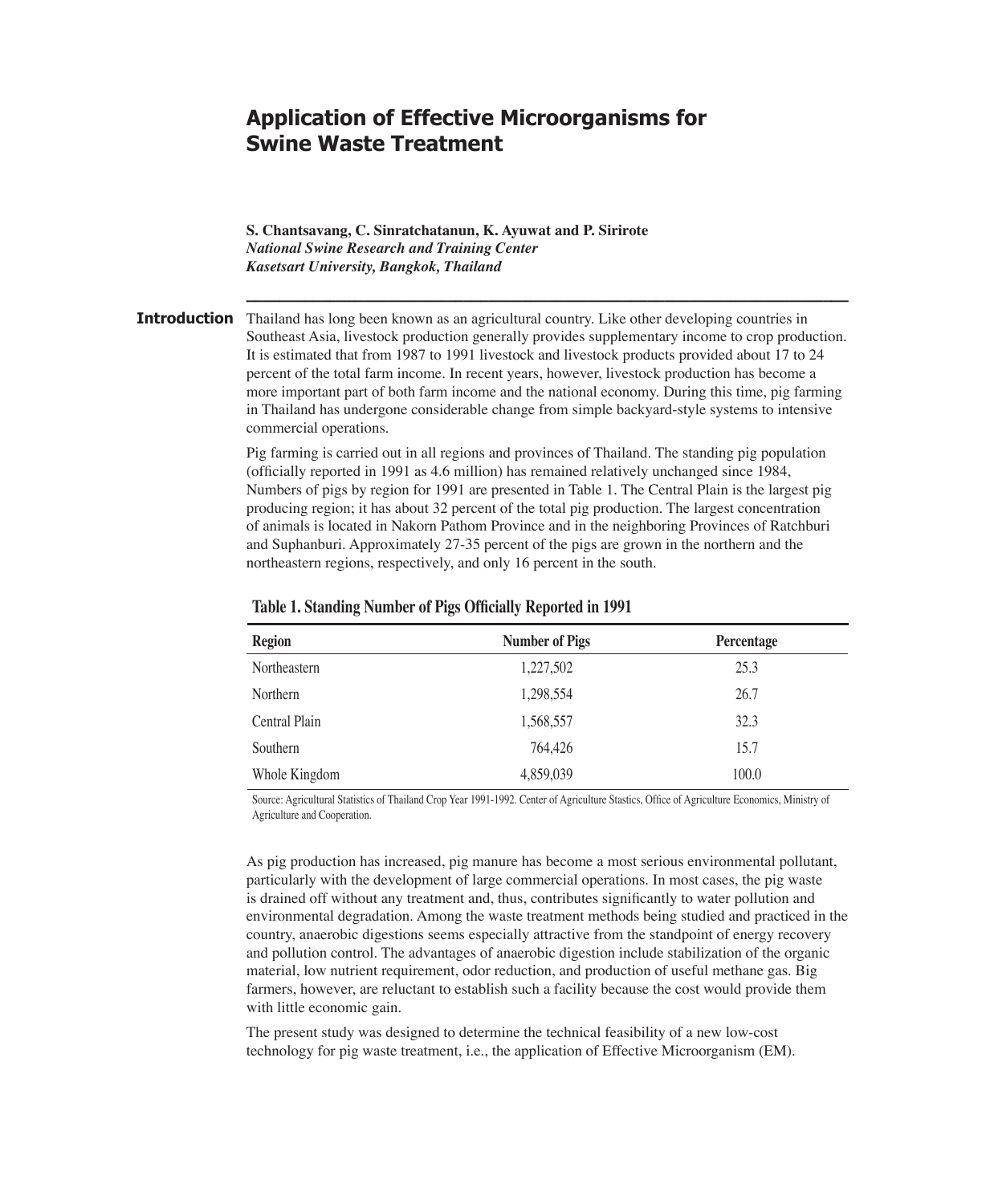#### **Description of the Experimental Pig Farm Materials and**

## **Methods**

Experiments were conducted at the Experimental Pig Farm of the Animal Science Department, Kasetsart University in Bangkok, Thailand. This farm, which can now accommodate 300 animals, was established almost 20 years ago. A diagram of the experimental pig far (Figure 1) consists of confinement buildings (i.e., pigsties) and a waste-handling system including a sedimentation tank, manure drying bed, and two effluent-holding ponds (each approximately 6 m x 30 m connected by a narrow canal). This model is used on most medium-sized farms. Manure is first manually scraped onto the concrete floor and dried; the remaining manure and the pigs are washed daily with a pressure hose. The resultant slurry is flushed into a sedimentation tank and the overflow is discharged directly into effluient-holding pond 1 (Figure 1) where the solids accumulate. The depth of water in this pond ranges from about 5 cm to 50 cm. Water from effluent-holding pond 2 (approximate depth of 1 m) is pumped and recycled for washing the pigpens. Pig drinking water is tap water from the Bangkok City Waterworks.





#### **Mass Culture of EM ad Experimental Treatments**

In this study, 200-liter metal tanks were used to culture EM. Mass-culturing of EM was done by mixing 2 liters of molasses with 20 liters of tap water in the 200-liter tank. Two liters of EM stock suspension were used as the inoculant and tap water was then added to fill the tank. To prevent exposure to sunlight, the tank was covered with a plastic sheet and pieces of wood. After 3 days of incubation, the EM solution was ready to use. The remaining liquid at the bottom of the tank (about 10-cm deep) was used as an inoculant for the next batch-culture of Em. Two litters of molasses and enough tap water to fill the tank were all that was required to restart the incubation process. Since EM was used routinely in this study, batch-culture of EM were prepared at 4-day intervals.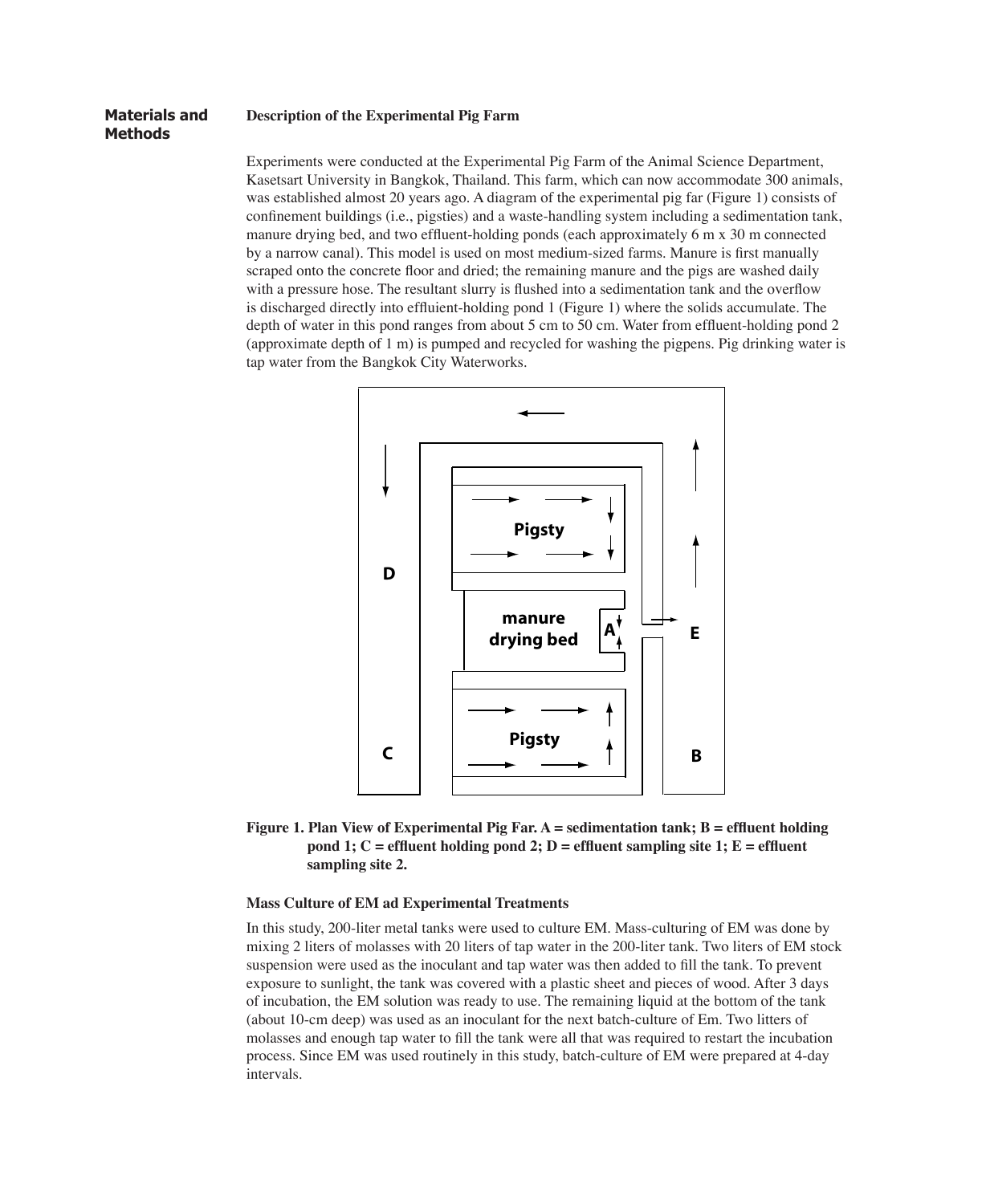EM was used to treat pig waste in the following ways:

- 1. Mixed with wash water at a dilution of 1:1000.
- 2. Mixed with wash water and drinking water at dilutions of 1:1000 and 1:100, respectively.

Prior to EM treatment, water samples from the two assigned sampling sites and manure samples from the sedimentation tank (Figure 1) were taken on three consecutive days. After washing the facilities for 7 days with EM, samples of the treated water and manure were collected in the same manner. For the wash water and drinking water treatments, samples were taken after EM had been used for 7 days.

Water samples were analyzed for quality and waste characteristics while sample of manure were tested for fertilizer and nutritional values.

#### **Analytical Methods**

Analyses were determined by the following methods and laboratories:

- 1. Chemical analyses of water quality were determined using colorimetric methods at the Water Quality Analytical Laboratory of the National Inland Fisheries Institute.
- 2. Wastewater characteristics were determined according to the American Public Health Association (1971) at the Central Laboratory of Kesetsart University in Bangkok.
- 3. N, P and K analyses were determined by spectrophotometric methods at the Central Laboratory of Kasetsart University in Bangkok.
- 4. Nutritional values of dry manure were determined by "proximate analysis" according to the Association of Official Analytical Chemists (1980) at the Nutritional Laboratory, National Swine Research and Training Center, Kasetsart University, Kamphaeng Seang Campus.
- 5. Amino acids were analyzed using an amino acid analyzer at the Nutritional Laboratory, Ajinimoto Co., Bangkok.
- General characteristics of treated and untreated water such as temperature, pH, transparency, dissolved oxygen, carbon dioxide, alkalinity and hardness are summarized in Table 2. The mean values for biochemical oxygen demand (BOD), chemical oxygen demand (COD), total solids (TS), total volatile solids (TVS, N, P, and K) are reported in Table 3. Fertilizer and nutritional values of untreated and treated dry pig manure, and reported in Tables 4 and 5; amino acid composition is shown in Table 6. **Results and Discussion**

In regard to the treatment of wastewater with EM (Table 2 and Table 3), it was unfortunate that after the samples of water and manure for the EM treatment were taken, the drainage canal near the pig farm was re-excavated. Consequently, the level of water in comparison of values for untreated water with those of water treated with EM only. The values for EM-treated wash water and EM-treated drinking water are, however, reported in the tables.

The average temperature during the experiment ranged from 28ºC to 34ºC. The pH values varied from 6.6 to 8.0. These are optimal conditions for the growth of EM cultures. It appears that washing pig pens with diluted EM can improve the quality of pig wastewater. Table 2 shows that the transparency values for untreated water were 10 cm at site 1 and 6 cm at site 2 compared with EM-treated water which were 16 cm at site 1 and 9 cm at site 2. The dissolved  $O_2$  in EM-treated wash water was 1.3 mg/liter at site 1 while no dissolved  $O_2$  was detected in untreated water at the same site. The  $CO_2$  content decreased from 123 mg/liter to 47 mg/liter at site 1 and from 446 mg/liter to 215 mg/liter at site 2 after treatment of pig waste by washing the pens with diluted EM for 7 days.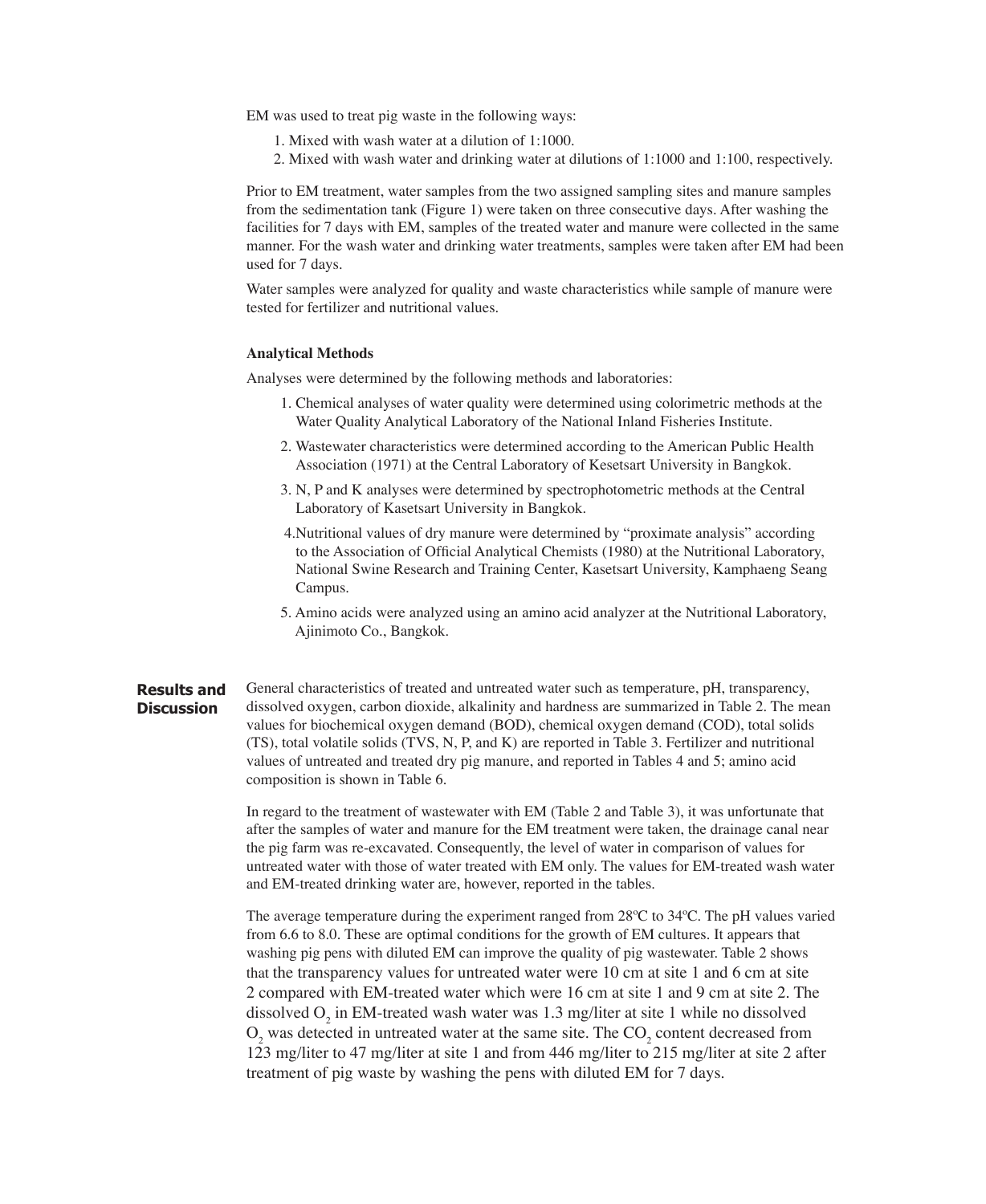| Parameter         | Site           | Untreated<br>Water<br>(No EM) | Wash Water<br>(EM) | Wash and<br>Drinking Water<br>(EM) |
|-------------------|----------------|-------------------------------|--------------------|------------------------------------|
| Temperature (C)   |                |                               |                    |                                    |
| Water             | $\mathbf{1}$   | 28.6                          | 28.3               | 28.3                               |
|                   | $\sqrt{2}$     | 29.3                          | 29.8               | 29.3                               |
| Ambient           | $\mathbf{1}$   | 34.0                          | 28.3               | 28.3                               |
|                   | $\sqrt{2}$     | 33.3                          | 29.8               | 29.3                               |
| pH                | $\mathbf{1}$   | 7.5                           | 7.5                | 8.0                                |
|                   | $\mathfrak{2}$ | 6.8                           | 7.3                | 6.6                                |
| Transparency (cm) | $\mathbf{1}$   | 10.0                          | 16.3               | 10.0                               |
|                   | $\mathfrak{2}$ | 6.0                           | 9.0                | 4.0                                |
| Dissolved $O2$    | $\mathbf{1}$   | 0.0                           | 1.3                | 3.2                                |
|                   | $\overline{2}$ | 0.0                           | 0.0                | 0.0                                |
| $CO2$ (mg/l)      | $\mathbf{1}$   | 123                           | 47                 | 57                                 |
|                   | $\sqrt{2}$     | 447                           | 215                | 300                                |
| Alkalinity (mg/l) | $\mathbf{1}$   | 422                           | 453                | 485                                |
|                   | $\sqrt{2}$     | 687                           | 919                | 1319                               |
| Hardness (mg/l)   | 1              | 212                           | 251                | 223                                |
|                   | $\sqrt{2}$     | 283                           | 295                | 277                                |

**Table 2. Chemical Analyses of Untreated Water and EM-Treated Water at Two Sampling Sites.**

The chemical properties of water before and after EM treatment of the pig pens are shown in Table 2. In general, the BOD, COD, TS and TVS contents were reduced by the EM treatment. The reduction of BOD in EM-treated wash water was 46 percent for site 1 and 91 percent for site 2. The COD values for untreated wash water were 257 mg/liter and 3,481 mg/liter, respectively, for the samples taken at sites 1 and 2 compared with those fore EM-treated wash water which were 229 mg/liter and 807 mg/liter, respectively, Total solids in water at the highest concentration (site 2 were reduced from 15,000 mg/liter to 1,721 mg/liter after EM treatment. It is noteworthy that the beneficial effect of EM on the treatment of pig waste is greatest in water with a high organic matter content.

The reduction in total volatile solids (TVS) of EM-treated wash water was 30 percent at site 1 and 89 percent at site 2. This is associated to some extent with malodors in animal wastes. Most people working and living near the pig farm are convinced from experience that the EM treatment can effectively control odor problems. In this study, the EM-treated dry pig manure was essentially odorless.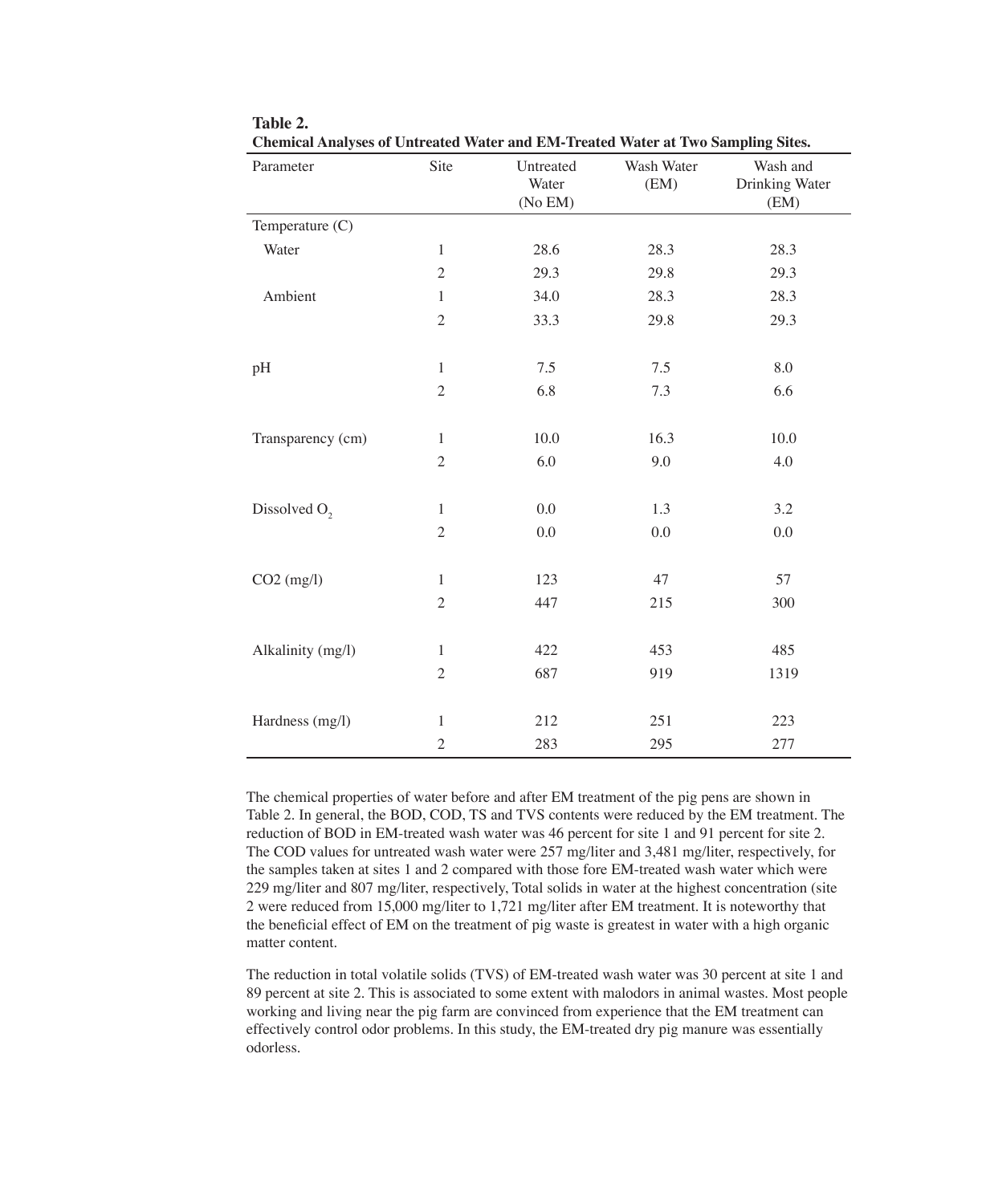The content of macronutrients (N-P-K) in dry pig manure depends on the source of the material. The macronutrient content of EM-treated and untreated pig manure is shown in Table 4. The mean values for total N, P and K of untreated manure were 35.6, 15,8 and 12.8 mg/g of dry matter, respectively. The values for mature treated with EM were 36.7, 14.2 and 15.4 mg/g of dry matter compared with those of the EM-treated wash and drinking water which were 40.0, 16.1 and 7.9 mg/g, respectively.

The nutrient content and digestibility of animal wastes depend largely on the kind and age of the animals, feeding regimen, litter management, conditions under which the animals are kept, and waste handling practices. In this study, the chemical composition of untreated and EM-treated pig manure is shown in Table 5. The main nutritional values such as crude protein, crude fat, crude fiber and ash fall in the range documented by Muller (1980). The pig manure treated with EM-wash and drinking water, and manure treated with EM-wash water alone, had a higher crude protein content than untreated manure; the values were 23.9 and 22.6 percent compared with 21.7 percent.

| Parameter           | Site           | <b>Untreated Water</b><br>(No EM) | Wash Water<br>(EM) | Wash and<br>Drinking Water<br>(EM) |
|---------------------|----------------|-----------------------------------|--------------------|------------------------------------|
| pH                  | 1              | 7.9                               | 7.8                | 7.9                                |
|                     | $\mathfrak{2}$ | 7.2                               | 7,7                | 7.5                                |
| $BOD$ (mg/l)        | 1              | 203                               | 108                | 153                                |
|                     | $\mathfrak{2}$ | 4160                              | 363                | 1597                               |
| $COD$ (mg/l)        | 1              | 257                               | 229                | 441                                |
|                     | $\mathfrak{2}$ | 3481                              | 807                | 3830                               |
| $TS \text{ (mg/l)}$ | 1              | 773                               | 809                | 1161                               |
|                     | $\mathfrak{2}$ | 15000                             | 1721               | 8347                               |
| $TVS$ (mg/l)        | 1              | 441                               | 289                | 488                                |
|                     | $\mathfrak{2}$ | 7863                              | 903                | 4534                               |
| $K$ (mg/l)          | 1              | 99                                | 166                | 156                                |
|                     | $\mathfrak{2}$ | 366                               | 294                | 295                                |
| P(mg/l)             | 1              | 12.4                              | 21.3               | 31.7                               |
|                     | $\overline{2}$ | 140                               | 52.1               | 139                                |
| $N$ (mg/l)          | 1              | <b>ND</b>                         | N <sub>D</sub>     | 24.3                               |
|                     | $\mathfrak{2}$ | ND                                | ND                 | 221                                |

### **Table 3. Chemical Properties of Untreated Water and EM-Treated Water at Two Sampling Sites. \_\_\_\_\_\_\_\_\_\_\_\_\_\_\_\_\_\_\_\_\_\_\_\_\_\_\_\_\_\_\_\_\_\_\_\_\_\_\_\_\_\_\_\_\_\_\_\_\_\_\_\_\_\_\_\_\_\_\_\_\_\_\_\_\_\_\_\_\_\_\_\_\_\_\_**

ND = Non-detectable by colorimetric method

TS = Total solids

BOD = Biochemical oxygen demand

CD = Chemical oxygen demand

TVS = Total volatile solids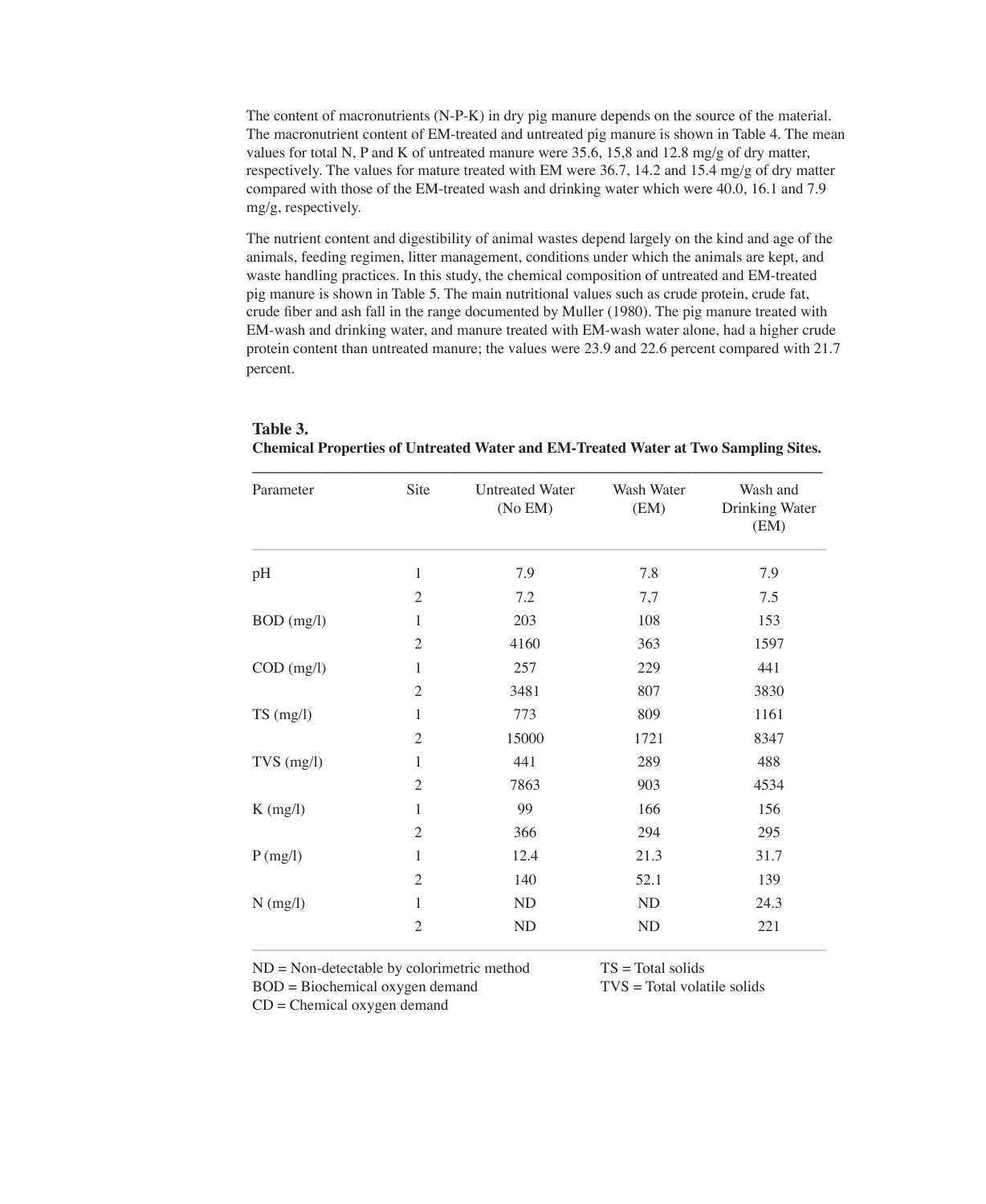| <b>Plant Nutrient</b> | <b>Untreated Water</b><br>(No EM) | <b>Wash Water</b><br>(EM)                 | Wash and<br><b>Drinking Water</b><br>(EM) |
|-----------------------|-----------------------------------|-------------------------------------------|-------------------------------------------|
|                       |                                   | $\cdot$ (mg g <sup>-1</sup> dry weight) — |                                           |
| N                     | 35.6                              | 36.7                                      | 40.0                                      |
| P                     | 15.8                              | 14.2                                      | 16.1                                      |
| K                     | 12.8                              | 15.4                                      | 7.9                                       |

| Table 4.                                                                  |
|---------------------------------------------------------------------------|
| Content of Macronutrients, N-P-K, in EM-Treated and Untreated Pig Manure. |

## **Table 5.**

**Nutritional Value of EM-Treated and Unteated Pig Manure.**

| <b>Value</b>  | <b>Untreated Water</b><br>(No EM) | <b>Wash Water</b><br>(EM) | Wash and<br><b>Drinking Water</b><br>(EM) |  |  |
|---------------|-----------------------------------|---------------------------|-------------------------------------------|--|--|
|               | $(\%)$                            |                           |                                           |  |  |
| Moisture      | 6.4                               | 7.2                       | 7.3                                       |  |  |
| Crude Protein | 21.7                              | 22.6                      | 23.9                                      |  |  |
| Crude Fat     | 2.5                               | 2.2                       | 2.6                                       |  |  |
| Ash           | 28.9                              | 33.3                      | 25.5                                      |  |  |
| Crude Fiber   | 19.8                              | 18.7                      | 21.7                                      |  |  |
| Ca            | 5.2                               | 5.0                       | 4.6                                       |  |  |
| P             | 1.7                               | 1.0                       | 1.6                                       |  |  |

#### **Summary**

Waste management and processing systems have a great impact on changes in the amino acid composition of pig waste, This study showed that treatment of pig waste with EM-wash anddrinking water markedly improved the content of amino acids, especially the essential amino acids, in the dry manure as shown in Table 6. Moreover, pig manure treated with EM-wash water alone contained relatively higher levels of amino acids than the untreated manure.

Pig manure is one of the most serious agricultural and environmental pollutants in Thailand, particularly in recent decades as pig production has become increasingly more intensive. The present study was designed to determine the technical feasibility of using Effective Microorganisms (EM) for solving the manure problem. EM was cultured in a semi-continuous mass culture and was utilized for treating the pig waste. In one treatment, EM was mixed with the wash water for cleaning the pigs and the pens; in another treatment, EM was mixed with wash water and drinking water.

Results of chemical analyses show that EM is practicable for treating the pig waste water. The reduction in BOD was found to be 91 percent at the high solids concentration site and 46 percent at the dilute concentration site. It was found in this study that washing the pigs and the pens daily with dilute EM can satisfactorily control odor problems. EM- and EM-wash and drinking water contained 23.9 percent crude protein and significant quantities of essential amino acids.